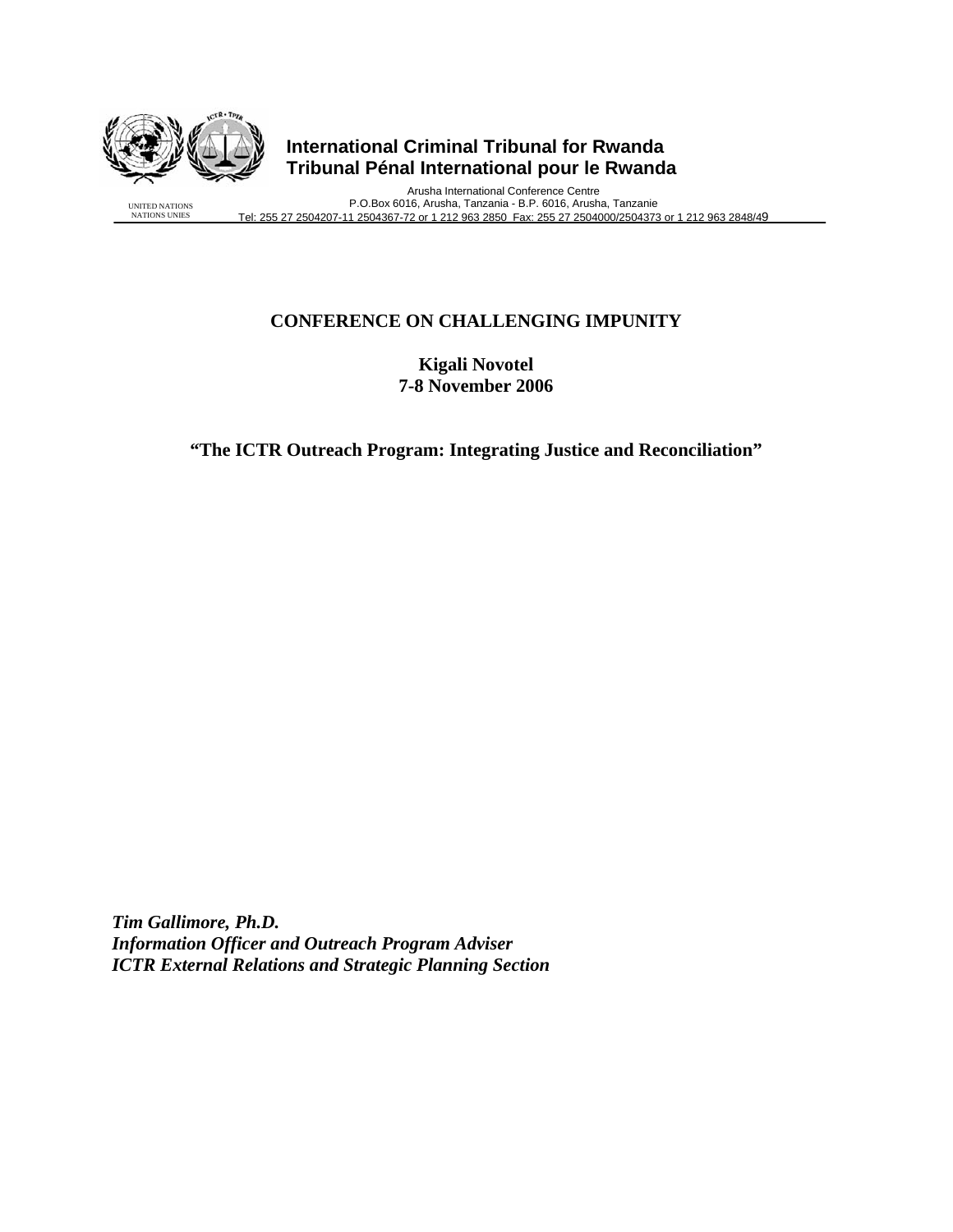### **The ICTR Outreach Program: Integrating Justice and Reconciliation**

#### **I. Introduction**

The International Criminal Tribunal for Rwanda (ICTR) was established on November 8, 1994 by the United Nations Security Council to prosecute the persons most responsible for genocide and for other serious violations of international humanitarian law committed in Rwanda and by Rwandan citizens in the territory of neighboring States, between 1 January 1994 and 31 December 1994. By prosecuting those who committed genocide and other serious violations against human rights, the ICTR intends to break the cycle of impunity by reestablishing the fundamental rule of law, under which the guilty are held accountable for their offences. It is expected that the outcome of these prosecutions will also promote national reconciliation and restore peace in Rwanda.

The ICTR does its work by evaluating the evidence against the accused and punishing the convicted perpetrators. Although there is a mandate for capacity-building of the Rwandan justice system, there is no mandate that the Tribunal provide for broad institutional or social reconstruction in Rwanda. The most that this legal institution can do is to assist with reconciliation in limited ways as an ancillary contribution to its main judicial function of trying the cases before it. Its search for truth and its documentation of human rights violations is limited to what is required to prove specific charges in the indictments that have been issued.

Although there is opportunity for acknowledgement and acceptance of responsibility through guilty pleas by those indicted, or through the giving of testimony by witnesses and defendants in the trial process, the judicial function, with its emphasis on fairness and respect for the rights of the accused to a fair and expeditious trial, minimizes its utility as a documenter of the "truth". But despite this limitation, the Tribunal also functions as a guardian of history-- judicial history- that is based on evaluation of sworn and tested testimony that gives a verified factual account of what happened. In many ways, the Tribunal's record provides a truth that is unavailable from the work of historians.

The records of the Tribunal will be useful for future generations of Rwandans and all peoples of the world. Researchers and historians may find the records useful for refuting genocide ideology in establishing an authentic public historical record against negationism and revisionism. Policymakers and political leaders may find the ICTR archive and records useful for national reconciliation by creating from them a new history and basis for the re-imaging of Rwanda.<sup>1</sup>

The concept of individual criminal responsibility is an important element in ICTR jurisprudence that should contribute significantly to reconciliation. The accused is an individual, never an ethnic group. The accused appear before the Tribunal because there was adequate evidence leading the Prosecutor to conclude that they committed one of the crimes punishable under the ICTR Statute. This approach by the ICTR for adjudicating genocide and other crimes avoids criminalizing and stigmatizing an entire group for the actions of its members who bear individual responsibility for their illegal acts.

The Tribunal's judges have recognized that the fundamental purpose of holding individuals accountable for their conduct is the intent to "contribute to the process of national reconciliation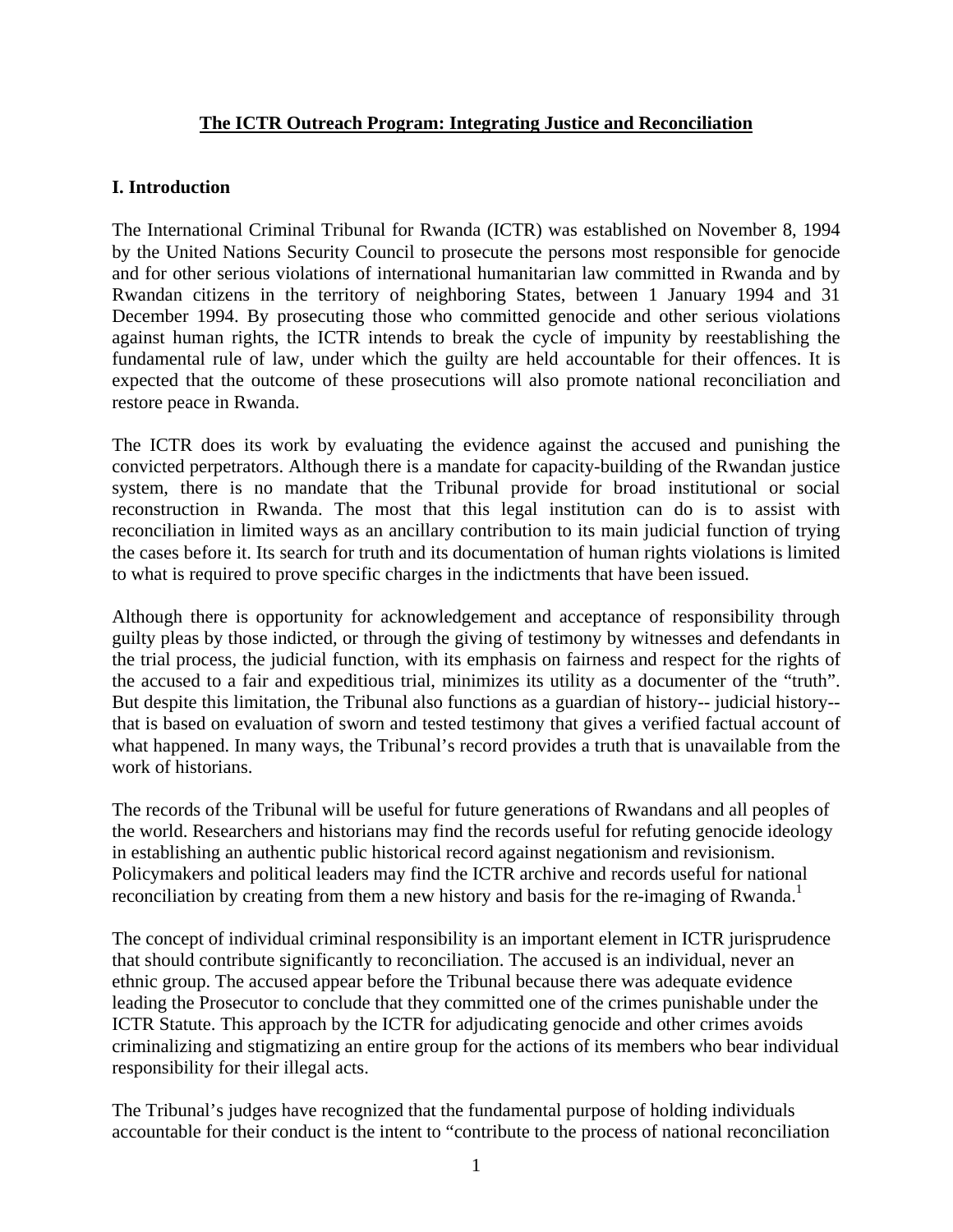and to the restoration and maintenance of peace. Justice should serve as the beginning of the end of the cycle of violence that has taken so many lives, Tutsi and Hutu, in Rwanda".2

In equal measure, the Tribunal serves as an impartial arbiter in establishing beyond dispute the fact that there was genocide against the Tutsi in Rwanda in 1994.<sup>3</sup> By placing on the public record this undisputed fact, through taking judicial notice in its cases, the Tribunal's legal process may contribute significantly to reconciliation in Rwanda.

In some respects, testimony during the trial process may also assist with reconciliation because it has the effect of giving voice to victims and survivors to tell their stories and to validate their experience of suffering. Testifying often has a cathartic effect that allows victims to let go of their hurt and to more easily embrace forgiveness and reconciliation with those who have harmed them.

The Tribunal's judicial proceedings have challenged the impunity of the powerful and provided direct and indirect contributions to reconciliation in Rwanda. The danger is that this work will lose its value and impact if it is not communicated to the people throughout the country. One prevailing criticism of the Tribunal is that it is geographically too far from the Rwandan population thus making its judgments and decisions difficult to access. The UN Security Council resolutions which entrusted the ICTR with the mission to contribute to reconciliation, restoration and maintenance of peace in Rwanda and in the region, have been implemented through channels additional to the trial process.

To achieve these aims, it is essential that the Rwandan people have an understanding of the work of the Tribunal. To accomplish this, the Tribunal has a sustained strategic communication program using a range of techniques to explain its work and relevance to audiences in Rwanda as well as the international community. The ICTR Outreach Program is the primary channel to ensure that the concerned people are informed about the work of the Tribunal.

The ICTR Outreach Program includes a series of pro-active projects, complementary to the main institutional communications of the Tribunal. Particular attention is given to mass media and interpersonal communication in order to convey efficient and persuasive messages to targeted audiences inside and outside Rwanda. The Outreach Program makes available information about the Tribunal in Kinyarwanda using printed materials, radio broadcasts and speakers. Targeted visits to the ICTR by Rwandan and other audience groups are organized in order to improve the understanding and perception of the work of the Tribunal. Apart from informing the public about its work, the Tribunal's Outreach Program also delivers training sessions and professional workshops to strengthen the judicial system in Rwanda. Training seminars for journalists and the legal sector personnel are central to the Program. An annual research fellowship and internship program for Rwandan law students is also part of the Tribunal's outreach efforts.

### **II.** *Umusanzu mu Bwiyunge* **Information and Documentation Centre**

The focal point for the ICTR Outreach Program in Rwanda is the *Umusanzu mu Bwiyunge* Information and Documentation Centre in Kigali. The Umusanzu Centre was inaugurated in September 2000. The Center provides a range of opportunities to increase public understanding of the Tribunal's work through books, journals, newspapers, legal documents, audio-visual materials and information briefings. The Umusanzu Centre receives substantial numbers of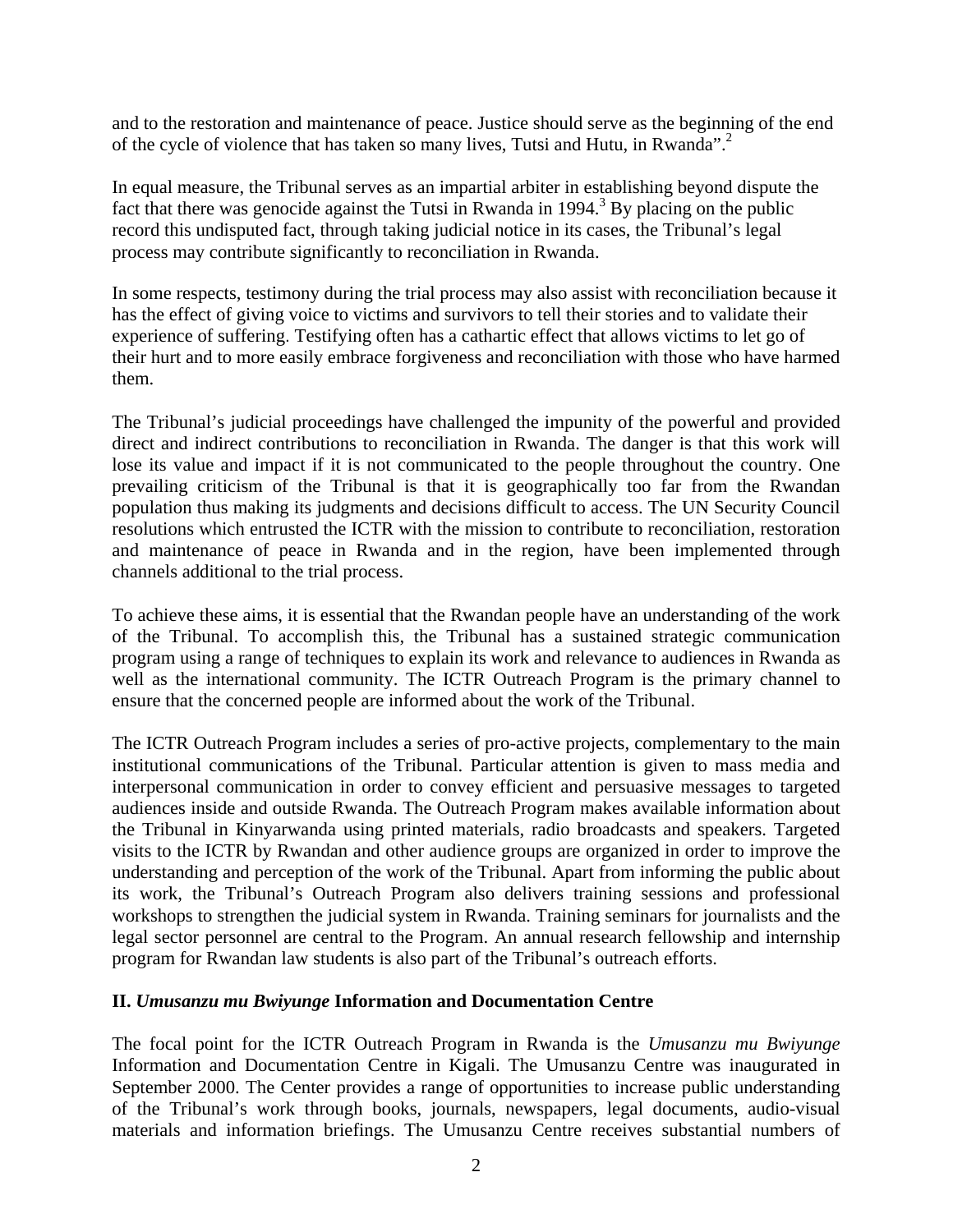visitors from the Rwandan public, including students, researchers, journalists, civil servants, judges and lawyers as well as ordinary citizens from all walks of life. Through the resources of the Center, they get first-hand information about the Tribunal. Particularly popular with users is the Center's Internet access (eight computers are presently available), the library and the collection of videotapes of the trial proceedings before the Tribunal. A steadily increasing range of documents in Kinyarwanda is also available.

The Centre is also used by different institutions to host various seminars, meetings and press conferences. The Centre also disseminates the Tribunal's public documents to approximately 100 institutions in Rwanda.

The Tribunal is cooperating with the Government of Rwanda to establish 10 similar information and documentation centers in locations across the country to improve public access to documents and other information about the work and accomplishments of the ICTR. Most of the proposed new centers will be housed in justice complexes to facilitate access for Rwandan judicial and legal staff to the jurisprudence of the ICTR and to technology which will enable them to perform legal research on-line. It is expected that the additional centers will open in early 2007.

## **III. Media Interventions**

Given the priority accorded to radio as the most widely-available medium in Rwanda, the Tribunal's Outreach Programme facilitates the work of Rwandan journalists who broadcast on a daily basis from Arusha. In the past, the Outreach Program provided financial support to allow journalists from the *Office Rwandais de l'Information* (ORINFOR) and the Ministry of Justice to report from Arusha. The ICTR, in collaboration with these two institutions filled the information gap about the Tribunal that exists in the rural areas of Rwanda.

Under the Outreach Program, the Tribunal regularly brings groups of up to six Rwandan journalists to Arusha by the UN flight from Kigali so that they may gather first-hand information and report directly on important events such as the delivery of judgments, Appeals Chamber sittings and the opening of new trials. The journalists are provided with audio or videocassettes of the ICTR hearings that they can broadcast via government and private stations in Rwanda. Additionally, the Tribunal provides a satellite feed of each judgment that can be broadcast live in Rwanda.

The Tribunal plans to launch a new weekly radio program specifically for the Rwandan audience. The program, to be broadcast by Rwandan private radio stations, will present 30 minutes of news and analysis summarizing weekly developments in the on-going trials at the Tribunal. Each program will include interviews with ICTR senior officials, staff (courtroom officers, trial attorneys) of the Tribunal, as well as defence counsel in the cases being publicized. The programs will also include interviews and commentary from Rwandan officials, civil society, journalists and academics as well as ordinary citizens from locations in Rwanda where the crimes were committed.

The Tribunal produces brochures and other printed information in Kinyarwanda that is distributed in Rwanda as part of the Outreach Program. An exhibition of posters and photographs about the ICTR and its work is presented at various locations in Rwanda and elsewhere in the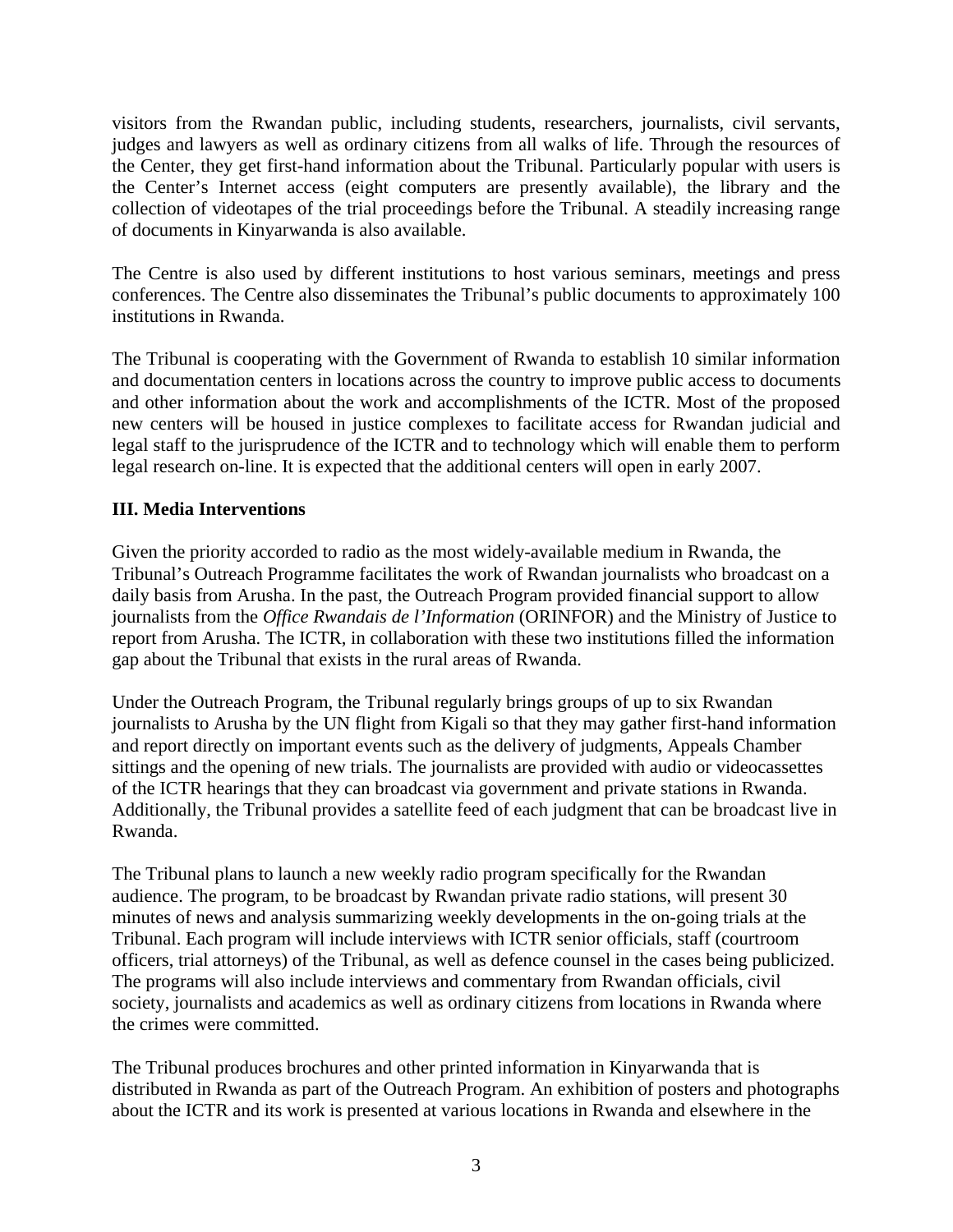world throughout the year. The Outreach Program has set aside funds to translate a number of ICTR case judgments into Kinyarwanda for distribution to the Rwandan audience.

To supplement the news media interventions for explaining the work and accomplishments of the Tribunal, the Outreach Program also produces documentaries in Kinyarwanda about some of the cases that are already completed. Tribunal staff screen the documentaries in Rwandan communes and schools on a regular basis as part of its awareness-raising campaign. The documentary screenings are accompanied by discussion, questions from the audience and further explanation of the work of the ICTR.

In addition to showing video documentaries during the awareness-raising sessions in communes, the Outreach Program plans to explain the ICTR cases in the Rwandan context by distributing CD-ROM discs and video/audio tapes in Rwandan communities and schools. These media activities will be further supplemented by interpersonal communication interventions such as drama troop performances and town hall meetings with Rwandan opinion leaders.

### **IV. Visits and Seminars**

The Outreach Program organizes regular visits of journalists, lawyers, human rights advocates and civil society representatives to the ICTR in Arusha where they are able to attend and observe trials in progress and to be briefed on various aspects of the work of the Tribunal. Also included in the program of visits are clergy from various religious denominations and members of the Rwandan judiciary as part of the effort to increase knowledge of the work of the Tribunal in Rwanda.

A major focus of the Outreach Program is to allow law students from Rwandan public and private universities to visit the ICTR where they get first-hand information about the work of the Tribunal and current challenges facing international criminal courts. An annual program of research fellowship awards for National University of Rwanda law students is now in its sixth year. Each year, up to six students from the National University of Rwanda spend eight weeks at the Tribunal conducting research for their dissertations and theses about the ICTR jurisprudence and international justice. Staff members from the various sections at the ICTR serve as supervisors for the students' research and as advisors for preparation and defense of their academic theses.

Each year, several professors from the National University of Rwanda and other Rwandan private universities visit the Tribunal in Arusha to observe the trials and to conduct legal research. The Outreach Program also facilitates ICTR staff to deliver occasional lectures at Rwandan universities. About 40 Rwandan judges from courts all over the country have attended a series of week-long seminars at the ICTR in Arusha.

# **V. Capacity Building**

The United Nations Security Council issued a mandate to strengthen the courts and judicial system of Rwanda in its Resolution 955 establishing the ICTR. In Resolution 60/241 (15 February 2006), the General Assembly reiterated the mandate and requested the Tribunal to increase its capacity-building efforts for the judiciary of Rwanda and to carry out an effective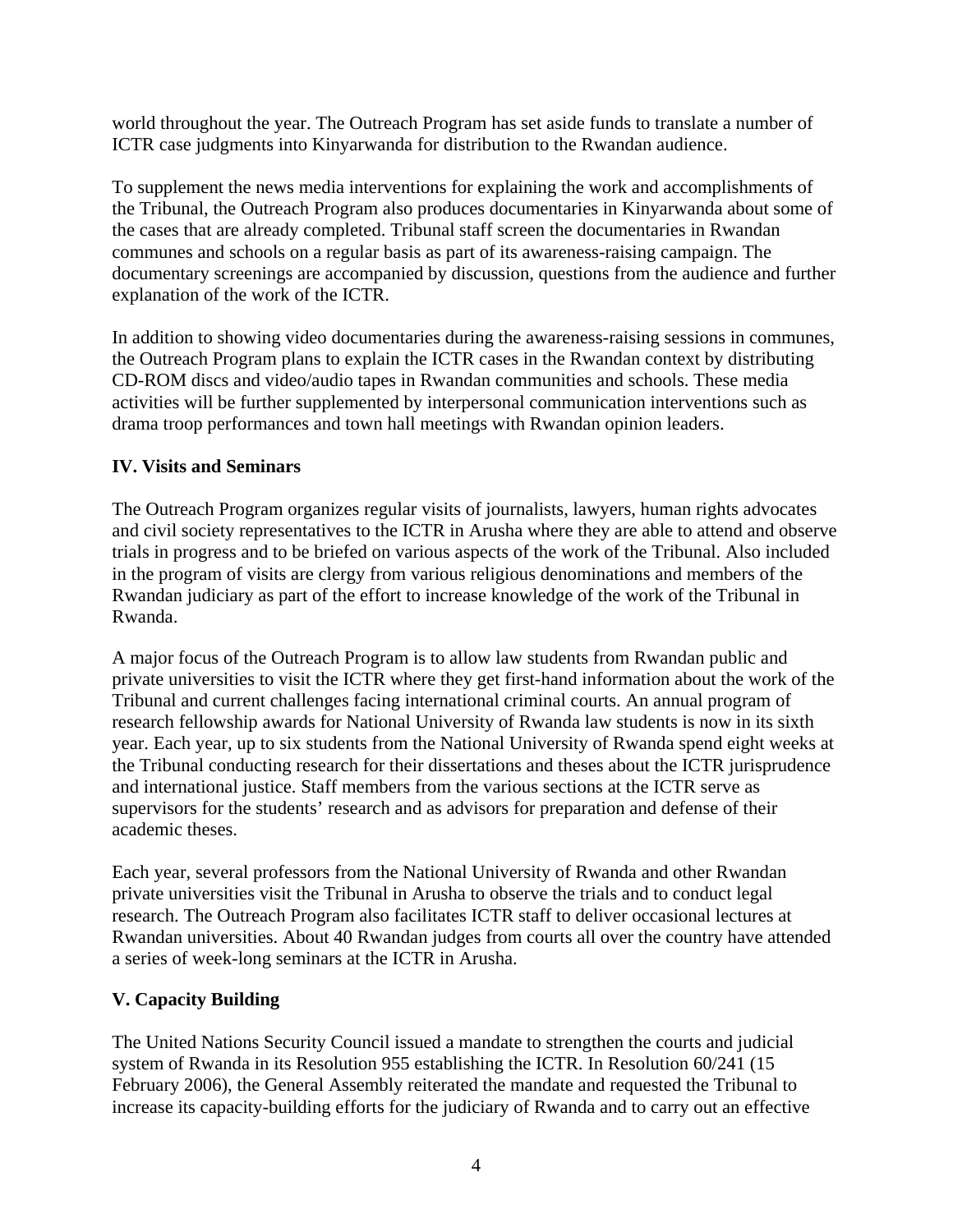outreach program to assist with reconciliation by increasing the understanding of the Tribunal's work among Rwandans.

In November 2005, the Outreach Program sponsored with the European Commission, a workshop for a delegation of senior Tribunal officials and members of the justice cluster in Rwanda. The purpose of the workshop was to set an agenda for cooperation, to assess the needs of the justice sector and to devise a strategic plan for the ICTR to deliver capacity-building and other assistance to Rwanda. The final report of the workshop was to be adopted by both parties as a guide for conducting outreach and training to assist the Rwandan justice sector. As a result of the justice cluster workshop, the Government of Rwanda established a task force to deal exclusively with all matters related to the Tribunal.

In addition to providing lectures at Rwandan universities and conducting seminars for students and judges, the Tribunal's Outreach Program has provided training in online legal research to a number of Rwandan university students, professors and judicial officials in order to increase their knowledge of international criminal law as part of the capacity building for Rwandan legal institutions. The Tribunal also provided training sessions in information and evidence management to strengthen the capacity of personnel in the Rwandan Office of the Prosecutor General and Rwandan court registrars. Legal librarians, law students and professors were also trained to use specialized documentary software.

Specifically, the ICTR Legal Library and Reference Section conducted a training seminar on Internet information research for various audiences in Rwanda. The training audiences included 17 lecturers in charge of research methodology courses, 80 National University of Rwanda law students, 160 law students from the Kigali campus of Université Libre de Kigali and 60 from its Gisenyi campus, 19 legal professionals from the provinces, and 16 legal professionals from Kigali. The seminars were conducted under the auspices of the ICTR Outreach Program, which aims at promoting cooperation between the ICTR and Rwandan institutions as well as building capacity in Rwanda.

In the context of the Outreach Program, ICTR Library conducted in 2005 two training workshops in Rwanda in automation of library and information centers. The workshops were based on the library automation software CDS-ISIS, developed by UNESCO and distributed free to libraries all over the world. The first training session was an introduction to library processes automation with the WINISIS software, while the second session was an advanced-level training in WINISIS.

The ICTR training team conducted follow up visits in August 2006 to establish the level of implementation of the skills acquired during the previous trainings and to assess the needs of the respective Rwandan libraries and institutions for technical assistance and further training. The libraries of the following institutions were assessed during the visit:

- 1. Supreme Court of Rwanda
- 2. Attorney General's office
- 3. Ministry of Justice
- 4. Kigali Institute of Education (KIE)
- 5. League of Human Rights in the Great Lakes Region (LDGL)
- 6. National Assembly
- 7. National Commission of Human Rights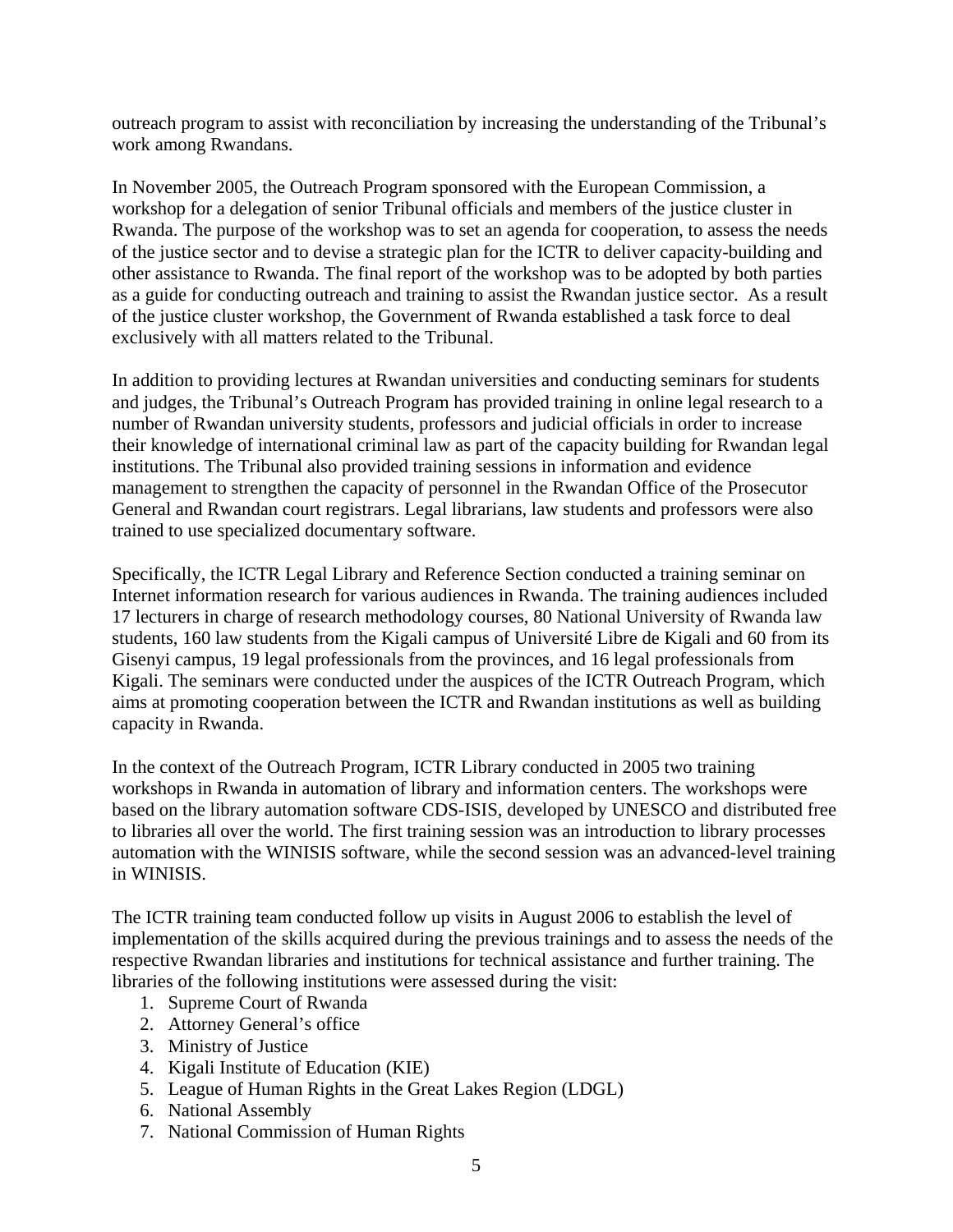- 8. IBUKA
- 9. AVEGA

Other capacity-building training sessions held to date include information systems and case management training for Rwandan court registrars and training in legal reporting techniques for Rwandan journalists. The workshop for journalists is an attempt to improve their skills and expertise in understanding and reporting on legal and judicial matters, especially the trials at ICTR. A second training workshop for Rwandan journalists is being planned for the current program year.

The Tribunal's plans for capacity-building activities in 2007 include professional attachments at ICTR for Rwandan judicial and legal staff. A session is also envisaged to establish liaison between ICTR judges and Rwandan judges. These additional capacity-building activities are in anticipation of the possible transfer of ICTR cases to Rwandan jurisdiction for trial under the Tribunal's completion strategy.

## **VI. Outreach beyond Rwanda**

The Tribunal continues its efforts for increasing public awareness of its work and accomplishments worldwide. Journalists from various countries in Africa and around the world have been invited to cover important events at the ICTR. The efforts emphasize the role of the Tribunal in the development of international criminal jurisprudence. Among these promotion efforts are presentations at conferences and expositions about the ICTR.

### **VII. Research and Program Management**

The Outreach Program in collaboration with the Center for Conflict Management at the National University of Rwanda is conducting a research survey on Rwandans' assessment of the ICTR and the impact/contributions of the Tribunal to international justice and reconciliation in Rwanda. Plans for 2007 include expanding the on-going survey research project whose findings will be used for baseline data to assess the impact/results of the Outreach Program interventions.

The ICTR will also institute a system for more systematic evaluation and planning of outreach and capacity-building activities. This system will include regular data collection from stakeholders about the program's performance. Outreach staff will improve the evaluation and feedback mechanism developed for obtaining the input of participants in the various training workshops. They will also develop and implement a knowledge assessment and follow up procedure to monitor the impact of the training/capacity-building activities and the implementation of skills acquired by the participants.

### **VIII. Conclusion**

To assist with reconciliation, justice must not only be done, but it must also be seen to be done. More information and outreach is needed to expose and explain the Tribunal and its work to Rwandans.